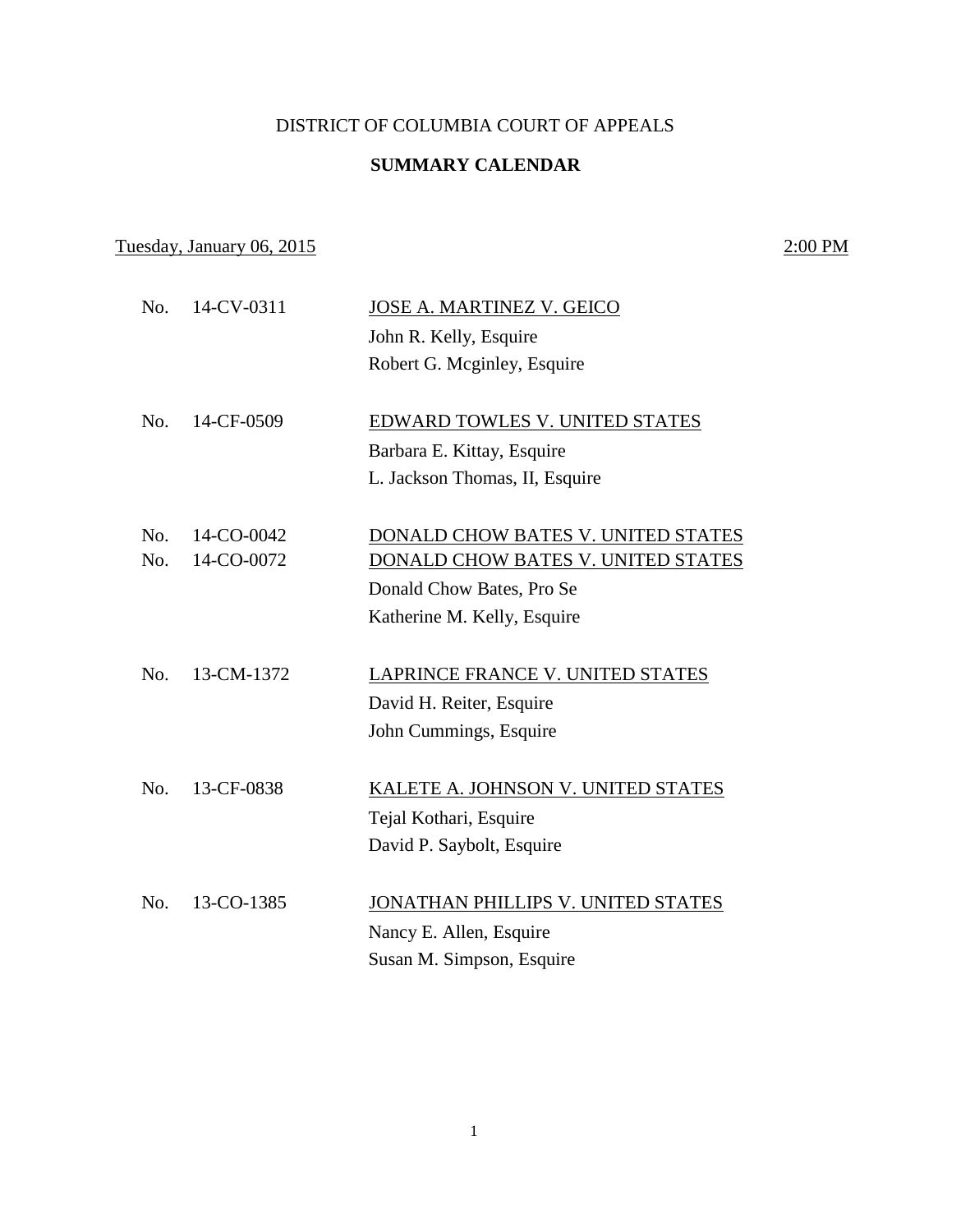Wednesday, January 07, 2015 2:00 PM

| No. | 14-FM-0021       | DARLENE JACKSON V. DAVID W. WILMOT              |
|-----|------------------|-------------------------------------------------|
|     |                  | Darlene C. Jackson, Pro Se                      |
|     |                  | Frederick Cooke, Jr., Esquire                   |
|     |                  |                                                 |
| No. | $13 - AA - 1355$ | SPOTLESS JANITORIAL SERVICES, INC. V. DARRYL R. |
|     |                  | <b>JONES</b>                                    |
|     |                  | Kevin A. Kernan, Esquire                        |
|     |                  | Karen S. Smith, Esquire                         |
|     |                  |                                                 |
| No. | 14-CV-0471       | HENOC MESKELU, ET AL V. MULUYE ABTEW            |
|     |                  | Wendell C. Robinson, Esquire                    |
|     |                  | Barrett L. Kime, Esquire                        |

- No. 13-CM-1171 TORRANN M. JORDAN V. UNITED STATES William T. Morrison, Esquire James M. Perez, Esquire
- No. 13-CM-1297 JASON LYNN MCGAUGHEY V. UNITED STATES Gregory Gardner, Esquire Nicholas P. Coleman, Esquire
- No. 14-CM-0208 ANDREW WILLS V. UNITED STATES Christine Pembroke, Esquire James A. Ewing, Esquire

Thursday, January 08, 2015 2:00 PM

| No. $14$ -CF-0031 | ANTHONY PATRICK V. UNITED STATES |
|-------------------|----------------------------------|
|                   | S. Jamison Koehler, Esquire      |
|                   | Jay Apperson, Esquire            |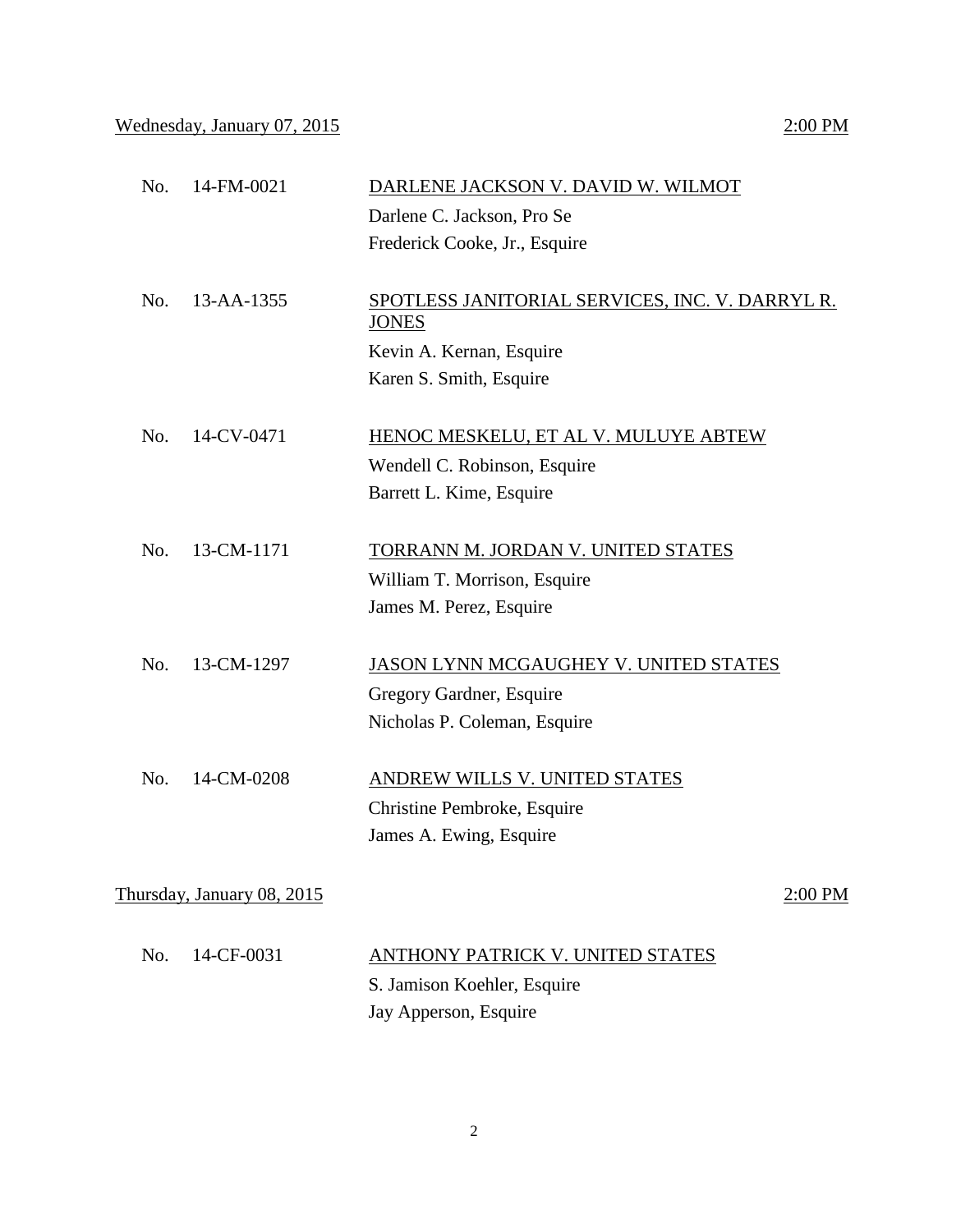| No. | 13-CF-0653                | MICHAEL A. HARTLEY V. UNITED STATES                         |           |
|-----|---------------------------|-------------------------------------------------------------|-----------|
|     |                           | William R. Cowden, Esquire                                  |           |
|     |                           | Susan M. Simpson, Esquire                                   |           |
| No. | 14-FM-0368                | SHARON TUCKER V. JOHN H. CLARKE                             |           |
|     |                           | Sharon Ruth Tucker, Pro Se                                  |           |
| No. | 13-CT-0328                | <b>SERITA MORTEN V. DISTRICT OF COLUMBIA</b>                |           |
|     |                           | Joseph A. Scrofano, Esquire                                 |           |
|     |                           |                                                             |           |
|     |                           | Janice Y. Sheppard, Esquire                                 |           |
| No. | 14-CV-0203                | FALKEN INDUSTRIES, LLC V. THOMAS ROGER<br>WALSH, ET AL      |           |
|     |                           | Matthew August Lefande, Esquire                             |           |
|     |                           | Robert J. Spagnoletti, Esquire                              |           |
| No. | 14-CV-0406                | ROBERT JENKINS V. FULFORD CONDOMINIUM<br><b>ASSOCIATION</b> |           |
|     |                           | Robert Jenkins, Pro Se                                      |           |
|     |                           |                                                             |           |
|     | Tuesday, January 13, 2015 |                                                             | $2:00$ PM |
| No. | 13-CT-0760                | HENRY JAVIER SORTO V. DISTRICT OF COLUMBIA                  |           |
|     |                           |                                                             |           |
|     |                           | Thomas Hailu, Esquire                                       |           |
|     |                           | Janice Y. Sheppard, Esquire                                 |           |
| No. | 14-CM-0301                | <b>MARVIN J. KNIGHT V. UNITED STATES</b>                    |           |
|     |                           | William L. Welch, III, Esquire                              |           |
|     |                           | Susan M. Simpson, Esquire                                   |           |
| No. | 13-AA-1481                | <b>BURNICE STACKHOUSE V. D.C. DEPT OF</b>                   |           |
|     |                           | <b>EMPLOYMENT SERVICES</b>                                  |           |
|     |                           | Matthew J. Peffer, Esquire                                  |           |
|     |                           | Mary L. Wilson, Esquire                                     |           |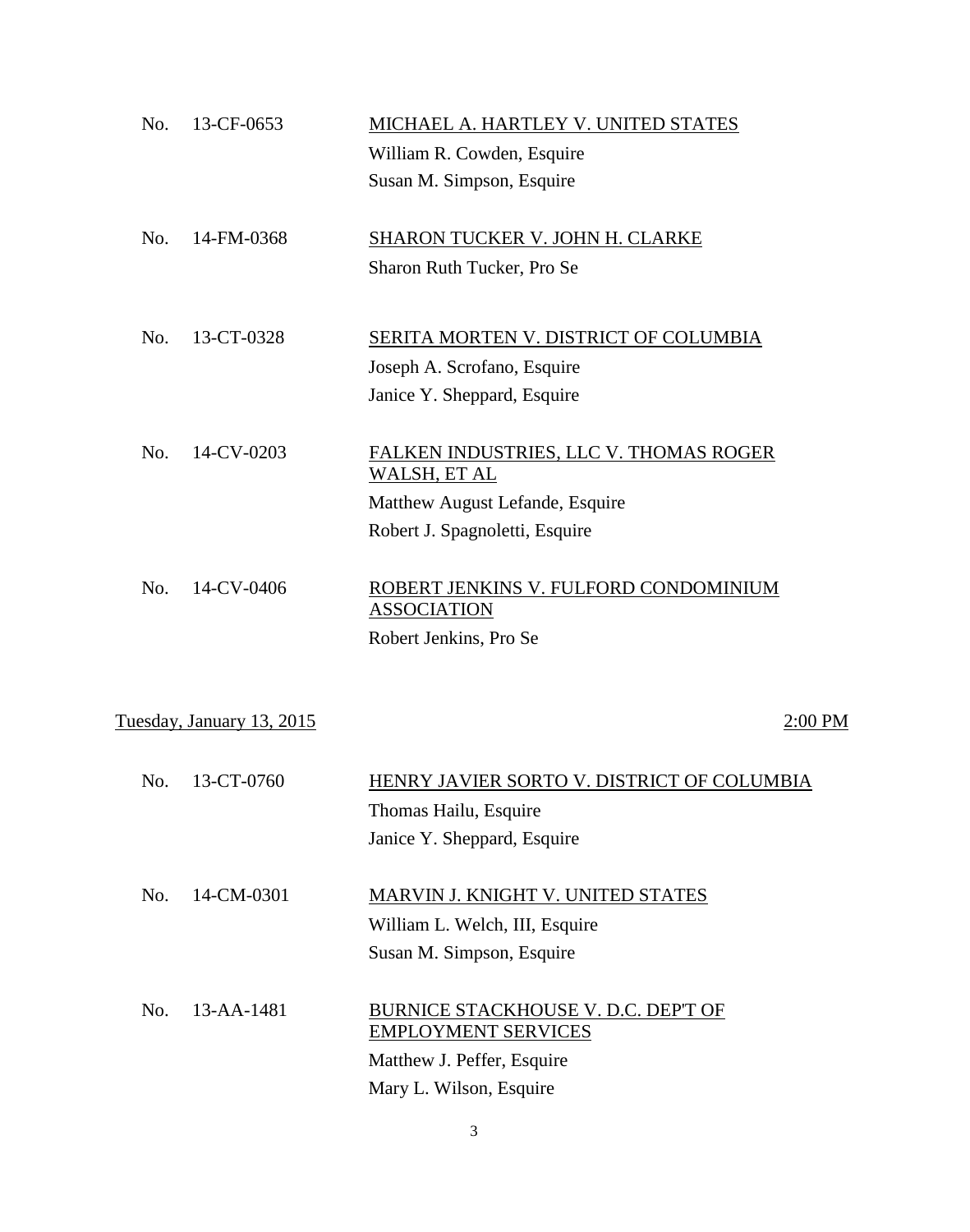| No.<br>No. | 13-FM-1406<br>13-FM-1407   | VETA MURPHY V. WILLIE MURPHY<br>IN RE: JOHNNY HOWARD, APPELLANT<br>Johnny M. Howard, Esquire        |
|------------|----------------------------|-----------------------------------------------------------------------------------------------------|
| No.        | 13-CV-0354                 | JIMMIE MCNAIR V. DISTRICT OF COLUMBIA<br>Jimmie McNair, Pro Se<br>Rebecca P. Kohn, Esquire          |
| No.        | 14-FM-0376                 | LABI KOI-LARBI V. AFUA SEIWA KOI-LARBI<br>Aileen Oliver, Esquire<br>Andrea E. Hirsch, Esquire       |
|            | Thursday, January 15, 2015 | 2:00 PM                                                                                             |
| No.        | 13-CM-1248                 | <b>JEFFREY CANADY V. UNITED STATES</b><br>Nigel Barrella, Esquire<br>L. Jackson Thomas, II, Esquire |
| No.        | 13-CM-1321                 | ALEXANDER N. CAUDLE V. UNITED STATES<br>Jeffrey L. Light, Esquire<br>James M. Perez, Esquire        |
| No.        | 13-CM-1331                 | ROBERT E. WASHINGTON V. UNITED STATES<br>William T. Morrison, Esquire<br>Ann K. H. Simon, Esquire   |
| No.        | 14-CV-0617                 | DARRYL POUNDS V. TBM HOLDINGS, LLC, ET AL<br>Mark R. Raddatz, Esquire<br>Michael Bracken, Esquire   |
| No.        | 14-CV-0502                 | REX HOANG, DDS V. MICHAEL SIMS, DDS, ET AL<br>Saeid B. Amini, Esquire<br>Gerard Djate, Esquire      |

4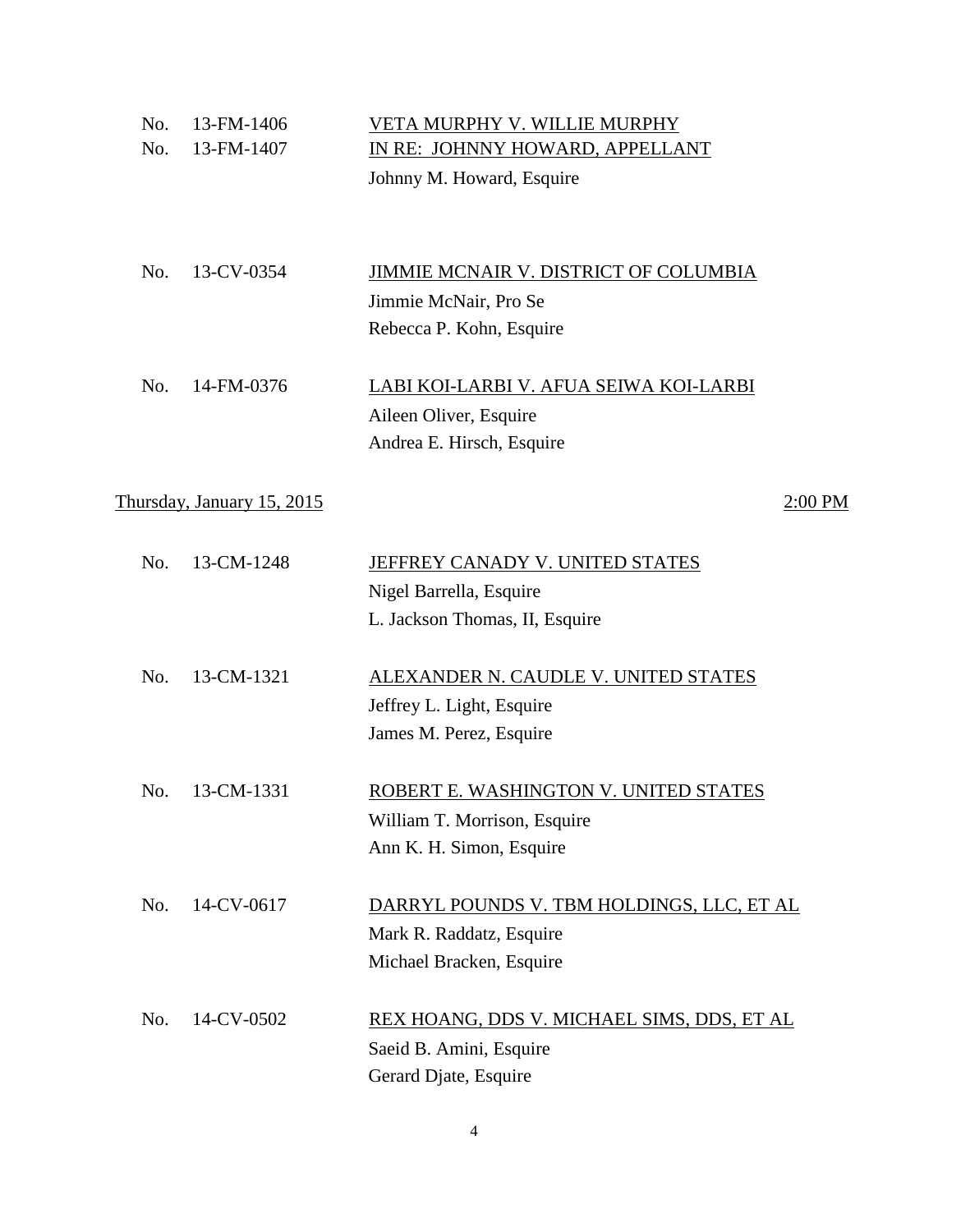| $\rm{No.}$ 14-AA-0342 | <b>SERVICES</b>             | JOSE C. ROMERO V. D.C. DEP'T OF EMPLOYMENT |
|-----------------------|-----------------------------|--------------------------------------------|
|                       | Michael J. Kitzman, Esquire |                                            |
|                       |                             | Christopher R. Costabile, Esquire          |

Tuesday, January 20, 2015 2:00 PM

| No.        | 14-CF-0119               | JAMAR TILLMAN V. UNITED STATES<br>Montrell L. Scaife, Esquire<br>L. Jackson Thomas, II, Esquire                                        |
|------------|--------------------------|----------------------------------------------------------------------------------------------------------------------------------------|
| No.<br>No. | 13-CM-1092<br>14-CO-0593 | EDWIN E. RAMIREZ-PINEDA V. UNITED STATES<br>EDWIN RAMIREZ-PINEDA V. UNITED STATES<br>Enid Hinkes, Esquire<br>David P. Saybolt, Esquire |
| No.        | 13-FM-0133               | IN RE: STEPHEN J. BECKER, APLT<br>Gregory Gardner, Esquire<br>Janice Y. Sheppard, Esquire                                              |
| No.        | 13-FM-1159               | LOUISE LIPSCOMB V. GEORGE WESLEY JOHNSON, JR.<br>B. Marian Chou, Esquire                                                               |
| No.        | $14 - AA - 0507$         | HORACE E. HENSLEY V. D.C. EMPLOYMENT SERVICES<br>Horace E. Hensley, Pro Se<br>Alan M. Carlo, Esquire                                   |
| No.        | $14 - AA - 0214$         | ANTONIO THOMPSON V. D.C. DEP'T OF EMPLOYMENT<br><b>SERVICES</b><br>Antonio Thompson, Pro Se<br>Alan D. Sundburg, Esquire               |